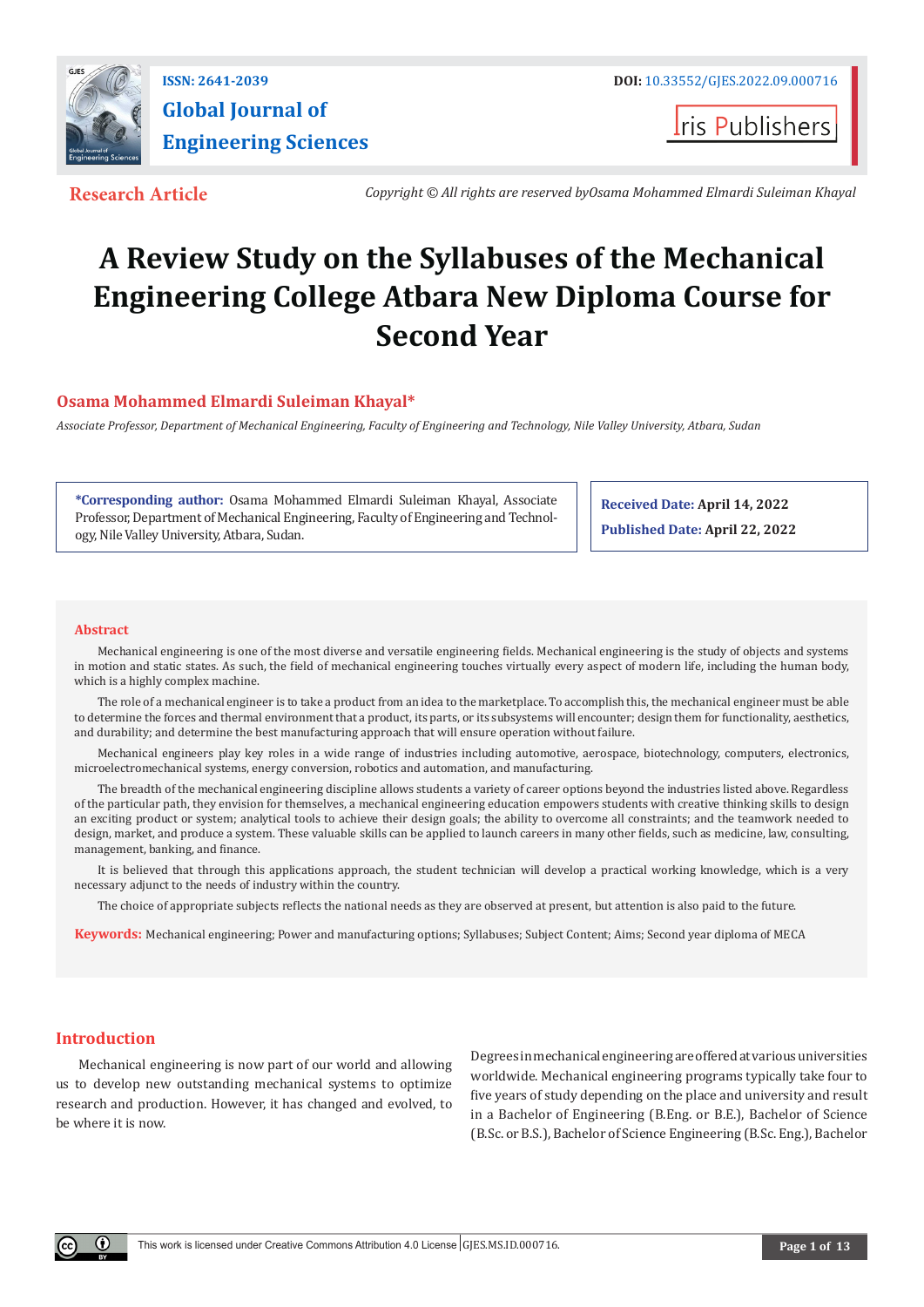of Technology (B.Tech.), Bachelor of Mechanical Engineering (B.M.E.), or Bachelor of Applied Science (B.A.Sc.) degree, in or with emphasis in mechanical engineering. In Spain, Portugal and most of South America, where neither B.S. nor B.Tech. Programs have been adopted, the formal name for the degree is "Mechanical Engineer", and the course work is based on five or six years of training. In Italy the course work is based on five years of education, and training, but in order to qualify as an Engineer one has to pass a state exam at the end of the course. In Greece, the coursework is based on a fiveyear curriculum and the requirement of a 'Diploma' Thesis, which upon completion a 'Diploma' is awarded rather than a B.Sc.

Most mechanical engineering programs also require varying amounts of research or community projects to gain practical problem - solving experience. In the United States, it is common for mechanical engineering students to complete one or more internships (training periods) while studying, though this is not typically mandated by the university. Cooperative education is another option. Future work skills and research puts demand on study components that feed student's creativity and innovation.

The Mechanical Engineering College Atbara has offered a 3-years course in mechanical engineering since 1971. This current course is a logical development of the previous course, and maintains as its overall objective, the education of technician engineers to a level of practical and academic competence compatible with that of Western Europe and satisfying the particular needs of the Sudan.

The course is of three years duration and leads to the award of a diploma in mechanical engineering. It is designed for full time study inclusive of academic study, practical instruction and industrial training. The first two years are common and contain basic mechanical and production engineering subjects. In the final year, students select either the mechanical engineering (Power option) or production engineering (Technology and Systems option).

Admission to the course is by either selection from holders of the academic or technical Sudan school certificate with credit levels in mathematics, physics and an appropriate science subject; or mathematics, engineering drawing and workshop technology.

The institute was established in 1971 under the name " Institute of Mechanical Engineering Technicians" (IMET), with the main objective of supplying the country with high level engineering technicians, who can effectively contribute to the industrial development and to the increasing demand for mechanical engineering technicians.

In 1976 the IMET was renamed as "Mechanical Engineering College Atbara "(MECA), and it continued to award Engineering Diploma of 3-years duration in mechanical engineering , in power and production options.

In 1990 the Nile valley University, (NVU), was established and ( MECA) became one of the faculties of the university and it was renamed as " Faculty of Engineering & Technology (FET).

The following matter covers the subjects' content of the first year of the diploma course in mechanical engineering.

The course has been designed primarily to meet the growing needs for technician engineers in the Sudan. This need is recognized to be manifested currently in two areas; firstly, in the development and provision of national infrastructure of power, transport, communications and other development schemes, and secondly in the growth of engineering service and general manufacturing industries.

In the former, particular attention is paid to the education of the student as a mechanical engineering technician seeking in a career typically within power generation, road and rail transport, irrigation schemes and the sugar industry. To this end subject matter essential to the general base of engineering knowledge has been combined with that more specifically related to mechanical engineering within the industries concerned.

Similarly, the student as a production engineer will build upon the foundation studies of years one and two, and will in the final year, study the elements of production engineering which make for a competitive and efficient manufacturing industry; namely, the technology of production and the organization of production systems.

In designing the curriculum, the subject material in the final year has been related directly to the detailed objectives of the graduate technician engineer and from these, specific aims for each subject have been produced. Years 1 and 2 have been designed with these aims clearly in view.

The course is essentially practical in nature with some 40% of the curriculum being devoted to projects, workshop practice and integrative studies, and it is the intention to teach theory from an applications point of view.

The main objective of the new course is to produce both mechanical and production technician engineers who are capable of working, typically in a supervisory capacity within all branches of the engineering service and manufacturing industry of Sudan.

The emphasis is on the broader aspects of engineering technician education, rather than on the highly specialized, in recognition of the diversification likely within future careers of the MECA graduates [1-38].

Figure 1 below shows the main gate of the Faculty of Engineering and Technology – Atbara and Figure 2 below shows the logo of the festival of golden jubilee of mechanical engineering college Atbara (MECA).

#### **Subject's Aims and Contents of the Second Year**

The following matter covers the subjects' content of the second year of the diploma course in mechanical engineering.

# **Thermodynamics II (45 hours)**

The overall aims of thermodynamics II are as follows:

To further widen the students understanding of the principles governing various heat engines and to present an in-depth appreciation of common thermodynamic plant.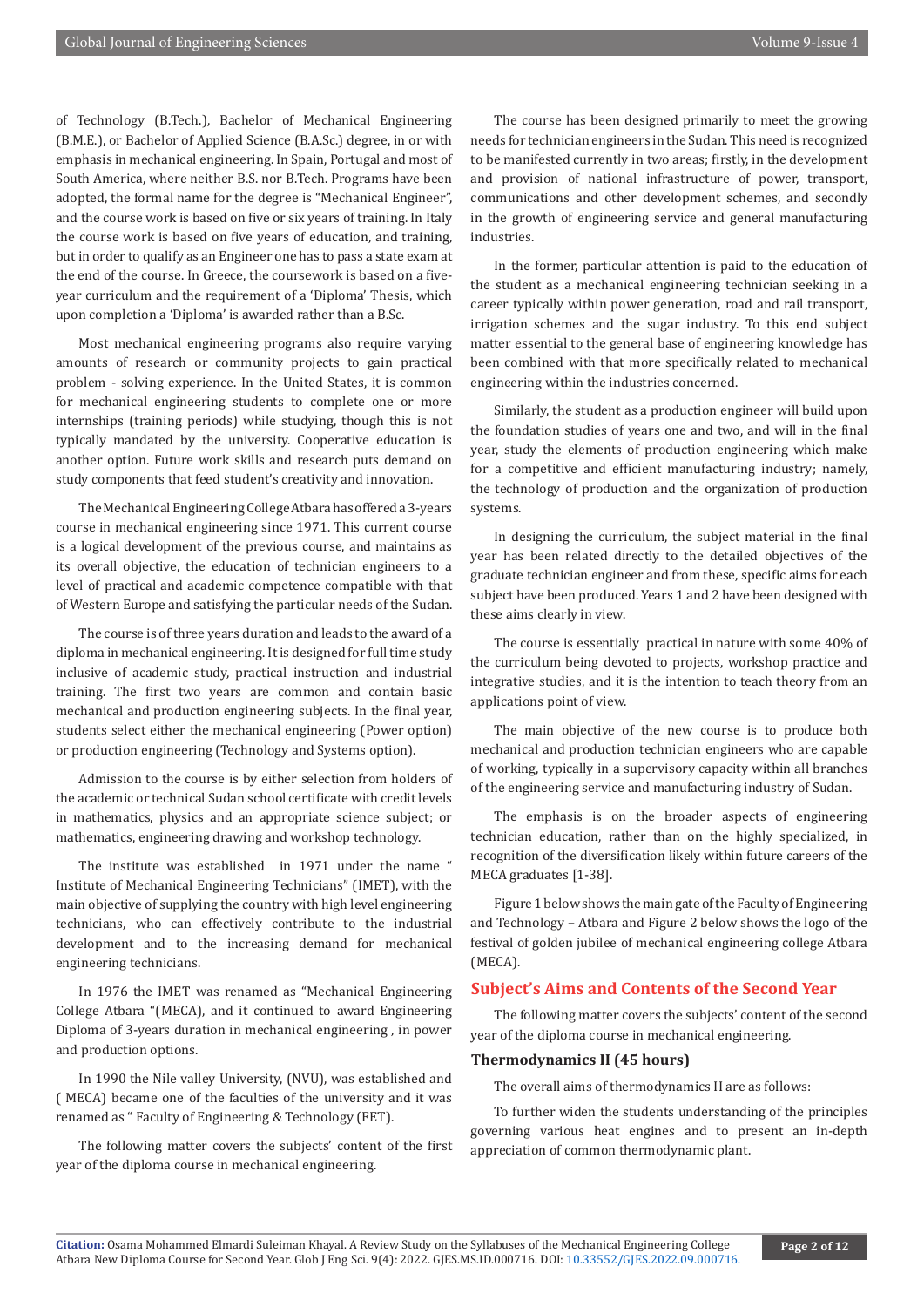

**Figure 1:** Photo Showing the Main Gate of the Faculty of Engineering and Technology – Atbara.



**Figure 2:** The Logo of the Festival of Golden Jubilee of Mechanical Engineering College Atbara (MECA).

**Second Law of Thermodynamics (8 hours):** The aims are to introduce the second law as far as it is required for an understanding of the principles underlying the achievement of high thermal efficiency (Carnot) and to enable the student to be able to use isentropic efficiencies in the final year of study.

- a. Subject matter:
- Clausius statement of second law, reversibility, and entropy defined as the ratio of energy quantity to energy level, entropy change, and mathematical definition. Flow process representation on  $T - S$ ,  $H - S$ , diagrams.
- Isentropic efficiency. Principles for maximum thermal efficiency, Carnot.

**Internal Combustion Engines (18 hours):** The aims are to appreciate the components, and to analyze their ideal thermodynamic cycles.

- b. Subject Matter:
- Description of S.I. and C.I. Engines.

• Operation and control of 4 stroke and 2 strokes S.I. engines, carburation, fuel injection, ignition timing.

• Operation and control of 4 stroke and 2 stroke C.I. engines, injection systems. Air standard cycles; constant volume cycle; constant pressure cycle; dual combustion cycle, determination of net work done, cycle thermal efficiency in terms of heat and work and in terms of compression ratio.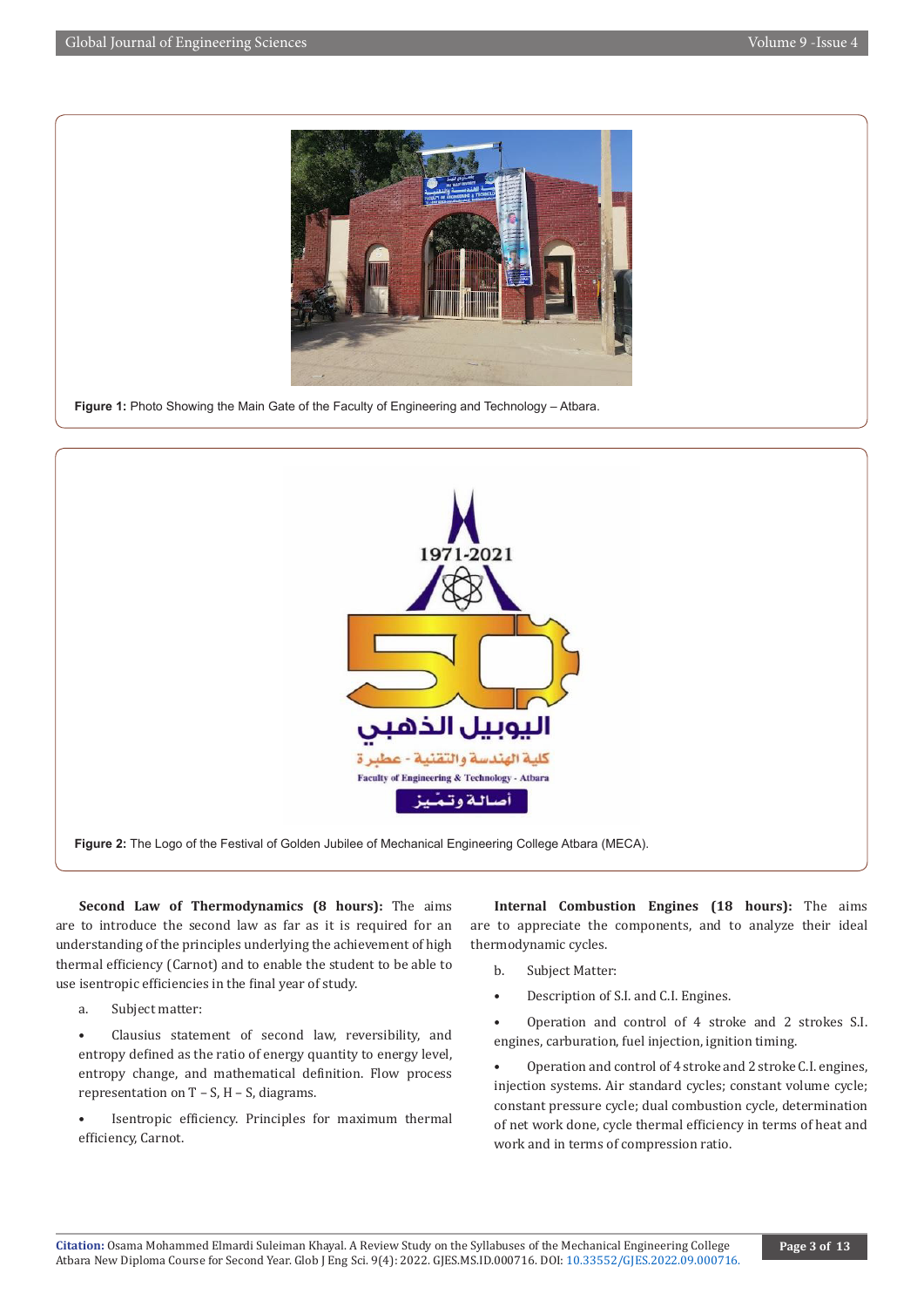• Comparison of theoretical and actual cycles

#### **Air Compressors (8 hours):**

The aims are to enable the student to understand the practical and theoretical principles of operation of a variety of compressor types.

c. Subject Matter:

Reciprocating compressors; single stage cycle, work input, volumetric and isothermal efficiencies. Multistage compression, condition for minimum work, intercooling, after cooling.

Rotary compressors; descriptive treatment of positive displacement types, centrifugal and axial flow compressors and fans.

• Application of steady flow energy equation.

**Psychrometry (11 hours):** The aim is to provide an understanding of the principles used to determine the properties of air – vapor mixtures.

d. Subject matter:

Basic Psychrometry; dew point, specific and relative humidity, wet and dry bulb temperatures, psychrometers, enthalpy of psychrometric mixtures.

Use of psychrometric chart and tables.

• Processes involving psychrometric mixtures; analysis of heating or cooling processes, humidification and dehumidification, mixing processes, cooling towers, complete air conditioning systems.

#### **References:**

1. Thermodynamics and Transport Properties of Fluids, S.I. units. Y.R. Mayhew and G.F.C. Rogers, pub: Basil Blackwell.

2. Enthalpy – entropy diagram for steam. D.C. Hickson and F.R. Taylor, pub: Basil Blackwell.

3. Applied Thermodynamics for Engineering Technologists, By T.D. Eastop and A. McConkey. Pub: Longman.

4. Engineering Thermodynamics, Work and Heat Transfer, G.F.C. Rogers and Y.R. Mayhew. Pub: Longman.

- 5. Thermodynamics, K. Work. Pub: McGraw Hill.
- 6. Heat Transfer, F.M. White. Pub: Addison Wesley.
- 7. Heat Transfer, R. Joel. Pub: Longmans.
- 8. Heat Transfer Engineering, H. Schenck. Pub: Longmans.

#### **Fluid Mechanics II (45 hours)**

The overall aims of fluid mechanics II are as follows:

To widen the student's knowledge in the field of static fluids. By the end of this year the student should have a detailed understanding of forces acting on bodies in contact with fluids.

The student should also have a working knowledge of incompressible flow in pipes and the analysis of water supply and demand.

It is also required that the student should have a basic understanding of the technology of various fluid machinery.

**Hydrostatics and Buoyancy (8 hours):** The aim is to analyze the nature and effect of forces exerted on partially and totally submerged bodies.

a. Subject matter:

• Hydrostatic thrust on plane, vertical and inclined surfaces; center of pressure, thrust on curved surfaces. Application to dams and gates.

• Equilibrium of floating bodies, Archimedes principle, center of buoyancy, metacenter and metacentric heights.

**Liquids in Relative Equilibrium (6 hours):** The aim is to examine and understand the nature and effect of forces exerted by fluids contained in moving vessels on the vessel.

b. Subject matter:

• Flow in a curved path.

Liquids subjected to translatory motion free and forced vortices.

**Pipe Flow and Power Transmission (15 hours):** The aim is to enable simple pipework and power transmission systems to be understood and analyzed.

c. Subject matter:

• Pipe flow; effect of surface roughness, determination of friction factors and energy losses in pipework and fittings using graphical and tabulated data.

• Pipe networks; series and parallel arrangements, velocity distribution. Power transmission; efficiency, variations of power due to discharge rate, conditions for maximum power transmission, effects of nozzle size.

**Storage Reservoirs (8 hours):** The aim is to provide an understanding of water supply and demand problems.

d. Subject matter:

Methods of presenting supply and demand data, mass flow curves, hydrograph tabulation.

• Flow under varying head; time required for emptying and filling tanks and reservoirs.

Losses from open channels and reservoirs; evaporative losses, substrate losses.

**Fluid Machinery (8 hours):** The aim is to provide a practical understanding of components and the operation of pumps and turbines.

e. Subject matter:

• Definitions and descriptions of positive displacement and rotodynamic machines; types of pumps, centrifugal, axial, reciprocating; types of turbines, the pelton wheel, Francis turbine, axial flow turbine.

The concept of performance characteristics.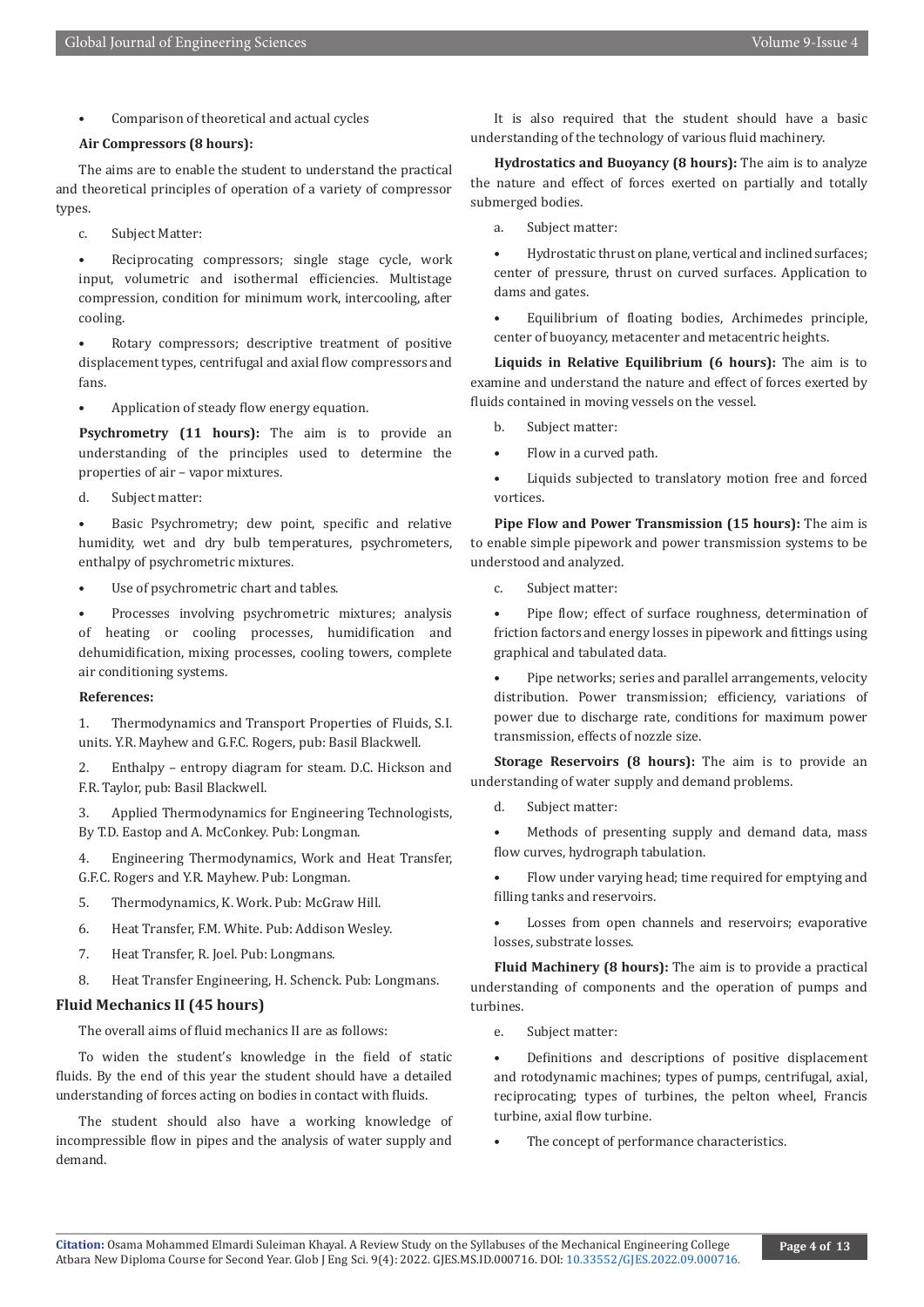• Operational aspects; effect of speed and size of pump, nature of liquid pipe circuit, cavitation, age and wear.

#### **References**

1. Fluid Mechanics by Massey.

2. Fluid Mechanics by Douglas gariosek et al.

3. Mechanics of Fluids by A.C. Walshaw and D.A. Jobson. Pub: Longmans.

4. Hydraulics and Fluid Mechanics by E .H. Lewitt. Pub: Pitmans.

5. Fluid Mechanics by R.L. Daugherty and A.C. Ingersoll. Pub: ISE.

6. Fluid Mechanics by V.L. Steeter. Pub: McGraw Hill.

#### **Electrical Technology II (60 hours)**

The overall aims of electrical technology II are as follows:

To develop a further understanding of electrical science and engineering, with particular emphasis on electrical machines and control equipment.

**Three Phase Supplies and Associated circuitry (10 hours):** The aim is to give the student an understanding of the basic principles and practice concerned with 3 phase STAR and DELTA connected systems.

a. Subject matter:

• Phasor diagram applied to 3 phase voltages and trigonometric relationships.

Relationships between line and phase voltages and currents in STAR and DELTA connected systems.

• Power in 3 phase STAR and DELTA systems with balanced loads.

Wattmeter method of power measurements and power factor.

• Dangers of neutral earthing/unbalanced loads.

**Electrical Rotating Machines (17 hours):** The aim is to introduce the student to theoretical and practical concepts associated with DC and AC generators/motors.

b. Subject matter:

• Equations of performance for dc/shunt, series and compound generators and motors. Equations of the type E=K∅n, T=K∅Ia, V=E+IaRa.

• Mechanical construction and electrical connections of dc machines.

Methods of improving commutation, interpoles, manual speed control of machines, use of series and diverter resistors.

Safety precautions - dangers of using series connected motor with light load.

• Braking methods – eddy current, mechanical methods.

Uses of dc motors in industrial applications e.g. lifting

gear, conveyors, etc.

Mechanical construction of 3 phase induction motor with cage or wound rotor. Equation of performance of induction motor to include slip, speed, torque, power, power factor, efficiency.

• Characteristic curves. Energy losses associated with all types of electric motor. Simple calculations based on speed, slip, torque, efficiency. Applications of 3 phase motors and advantages of dc motors. Applications of 3 phase generator, to include mechanical construction, electrical connections.

**Control of Electrical Power, Electrical Machines (15 hours):** The aim is to give an appreciation of control and installation of electrical machines with particular emphasis on speed control.

c. Subject matter:

Installation of dc motors, connections to armature and field, earthing. Need for starting resistance when under manual control.

• Measurement of input and output power.

- Installation of AC motors (3 phase), connections to stator.
- Connections to rotor for synchronous machine.
- Phase rotation and checks with phase rotation meter.
- Star/delta starting, online starting.

• Measurement of input and output power. Speed control of dc motors, manual using variable resistors in field and armature circuits.

- Speed control of 3 ph induction machines, pole changing.
- Appreciation of thyristor and its application in controllable rectification.

Use of thyristor in electronic speed control of dc machines.

**Electronics (12 hours):** The aims are to introduce the student to discrete electronic components and some of their applications in mechanical/production engineering.

d. Subject matter:

• Active/passive components, color-coding of components (European), diodes – function and zener.

• Application of zener diode in voltage stabilization.

Silicon NPN transistor. Transistor performance when used as a solid-state switch.

Testing components to identify faults in circuitry e.g. short circuit junctions. Understanding circuit diagrams, literature and manufacturers data sheets.

**Industrial Electronics (6 hours):** The aim is to give the student an appreciation of power control devices and electronics associated with control of machines.

e. Subject matter:

Switching relays, including pole changeover for reversing polarity.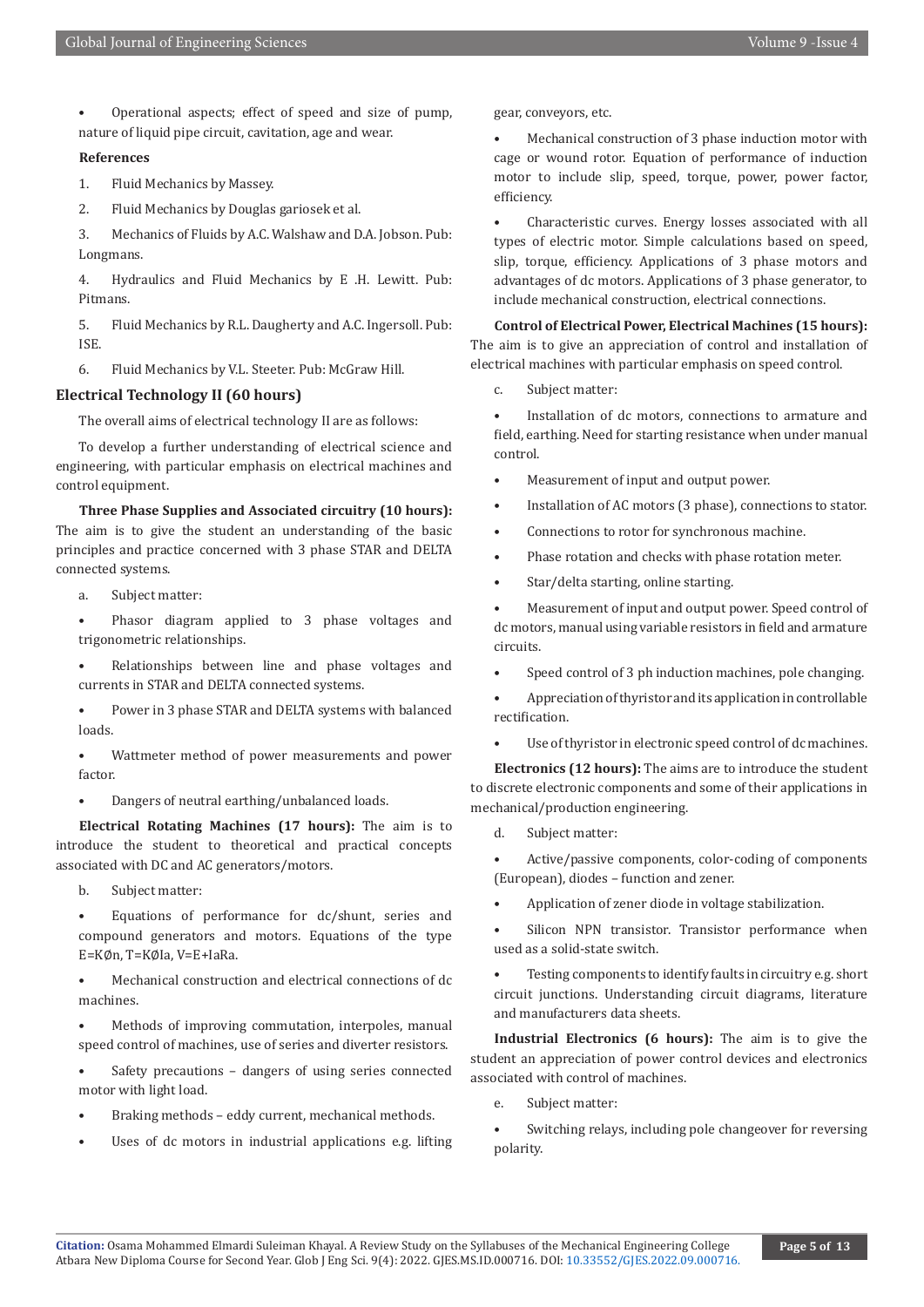- Coil and contact ratings, operation via silicon transistor.
- Solid state relays for switching ac loads.

Problems associated with, contact bounce, sticking contact.

Use of solenoids, checking for correct operation.

Linear IC amplifiers for comparison, summing, and inverting/non inverting amplification.

- Transistors, NPN/PNP types.
- Power transistors and their use in control devices.

#### **References**

1. Electrical Technology, by Edward Hughes. Pub: Longmans.

2. Study Notes for Technicians, Electrical and Electronic Principles, Vol. 3, by J.B. Pratley. Pub: McGraw Hill.

3. A practical Introduction to Electronic Circuits, by M.H. Jones. Pub: Cambridge University Press.

4. Industrial Electronics, by N. Morris. Pub: McGraw Hill.

5. Foundation Electronics, by Barker.

**Properties of Materials II (50 hours)**

The overall aims of properties of materials II are as follows:

To continue to develop an understanding of materials commonly found in manufactured components, with particular reference to the criteria for design.

**Ferrous Alloys (10 hours):** The aim is to describe the iron – carbon diagram, explaining the effect of percentage carbon on the mechanical properties of carbon steel and heat treatment processes.

a. Subject matter:

The Fe/C equilibrium diagram, effect of C on mechanical properties.

- Normalizing and annealing.
- Cooling rates and the effect on hardness.
- Furnace atmosphere and the heating of steel.

**Steels (8 hours):** The aim is to understand the effects of adding elements to plain carbon steels and to relate alloying to hardenability.

Plain carbon steel and alloying; properties and applications.

Isothermal transformation for plain carbon and alloy steels; quenching.

Jominy and quench test and its use.

Heat treatment; annealing, spherodising, nitriding, carburizing, flame hardening, austempering.

**Cast Irons (5 hours):** The aim is to be able to describe the structure, properties and applications of common cast iron.

A full description of the Fe/C diagram and using it to consider the structure and heat treatment of steels.

Description of isothermal transformation curves for different alloy steels and using them to determine the heat treatment processes.

Consideration of hardenability of steel alloys.

Description and application of various cast irons.

**Non - Ferrous Alloys (6 hours):** The aim is to have a knowledge of non – ferrous alloys and relate them to their applications.

a. Subject Matter: A description of the structure of non – ferrous metals and alloys and the particular properties, which make them attractive to the design engineer.

**Polymers (11 hours):** The aim is to have a knowledge of the structure and properties of polymeric materials.

b. Subject matter:

Description of the structure and properties of thermoplastic, thermosetting, polymers and elastomers. Modification of polymers by the use of additives and copolymerization.

**Ceramics (5 hours):** The aims are to have an outline of the structure and properties of ceramics.

c. Subject matter: A brief description of the structure and properties of ceramic materials.

**Composite Materials (5 hours):** The aims are to have a knowledge of what a composite is, how the structure is built up and the relation of fiber direction to properties.

d. Subject matter:

• A description of typical composite materials such as glass, reinforced plastics and carbon fiber reinforced materials.

The theory of fiber reinforcement and the effect of fiber angle on the properties of the composite.

• Applications of typical composite materials.

#### **References:**

1. Materials science for engineers, Van Vlack L.C., pub: Addison – Wesley 1980.

2. Engineering Materials, Ashby M.F., Jones D.R.H., and pub: Pergamon 1980.

3. Metallurgy for Engineers, Rollason E.C., pub: Arnold 1973.

#### **Strength of Materials II (50 hours)**

The overall aims of strength of materials II are as follows:

To develop an analytical approach to the solution of problems associated with deformation of materials.

To give the student an introduction to stress/strain analysis and to identify both 3 dimensional and 2-dimensional stress systems and analyze the latter.

**Simple Bending of Beams (10 hours):** The aim is to develop and use the theory of simple bending of symmetrical and unsymmetrical beams.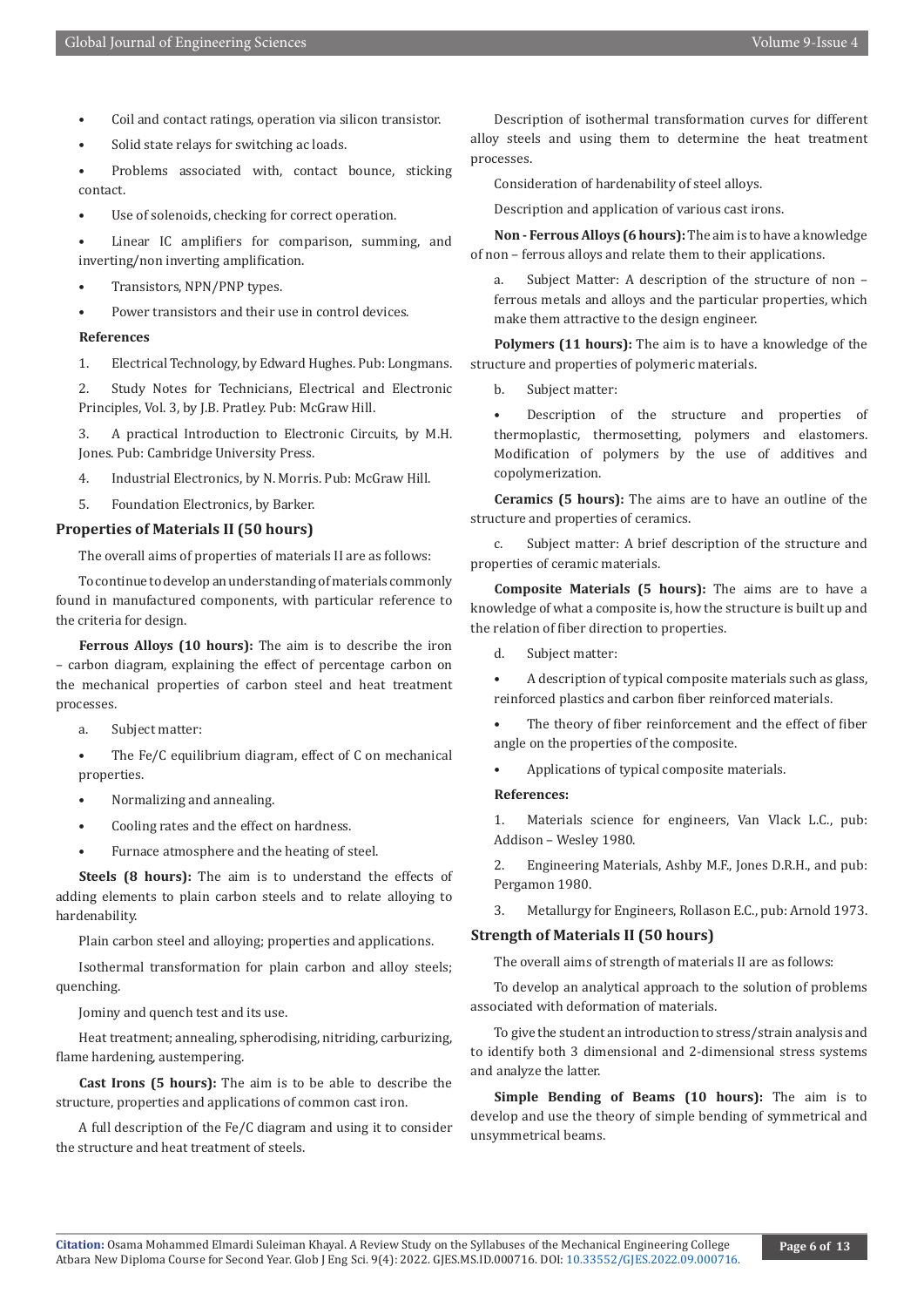a. Subject matter: Definition of simple bending, assumptions involved in the theory of simple bending, stress distribution, position of neutral axis, moment of resistance, moduli of section, application of the bending equation, combined bending and direct stress, elastic strain energy of bending.

**Torsion of Circular Shafts (8 hours):** The aim is to develop the theory of torsion of circular section bars.

b. Subject matter: Assumptions involved in the theory of torsion, stress distribution in solid and hollow shafts, moment of resistance to twisting, polar second moment of area, strain energy in torsion, power transmission by shafts, application of torsion equation, combined bending and torsion, strain energy due to torsion.

**Axial Stress in Unsymmetrical Loading (12 hours):** The aim is to develop the theory for axial stresses in beams and apply it to practical problems.

c. Subject matter: Analysis of loading and axial stresses in beams of any general cross – section, particularly those composed of rectangular elements. Comparison with strain gauge readings wherever appropriate.

**Analysis of Stress and Strain at a point (20 hours):** The aim is to understand and apply the analysis of stress and strain at a point in a loaded component.

d. Subject matter: Oblique stress, simple tension, pure shear, pure normal stresses on given planes, general 2 – dimensional stress system, principal planes, principal stresses, maximum shear stress, Mohr's stress circle. Poisson's ratio, two – dimensional stress system, principal strains in 3 – dimensional, principal stresses determined from principal strains, analysis of strain, Mohr's strain circle, volumetric strain, energy, shear strain energy, theories of failure. Elastic constants. Relationship between modulus of elasticity and modulus of rigidity.

#### **References:**

1. Titerington and Rimmer – "Applied Mechanics".

2. R.C. Stephens and J.J. Ward – "Applied Mechanics".

3. Crandall, Dahl, Lardner – "An Introduction to the Mechanics of Solids".

4. J. Hannah and M.J. Hillier – "Applied Mechanics".

5. G.H. Ryder, strength of materials, third edition, 1969, Macmillan and company limited.

### **Engineering Dynamics II (50 hours)**

The overall aims of engineering dynamics II are as follows:

To extend the students' understanding of dynamics and to describe and solve problems involving simple harmonic motion.

**Kinetics of Rigid Bodies (Angular Motion) (20 hours):** The aims are to understand the principles of angular momentum and to state the laws of, and solve problems associated with, angular motion.

a. Subject matter: Angular momentum, Newton's second law applied to a rotating body, moment of inertia, radius of gyration, work done by a constant and variable torques, power kinetic energy of rotation, kinetic energy of a body possessing translation and rotation, angular impulse, conservation of linear momentum.

**Simple Harmonic Motion (15 hours):** The aim is to describe and solve problems involving simple harmonic motion.

b. Subject matter: Description of the relationships of: Restoring force, displacement, displacement time, velocity time and acceleration, displacement, definition of simple harmonic motion, equations of motion, circular – simple harmonic motion, simple pendulum, spring mass system, compound pendulum.

4.6.3.Velocity and Acceleration Diagrams (15 hours): The aim is to construct velocity and acceleration diagrams for mechanisms and determine the forces in the links.

c. Subject matter: Relative velocity of two points on a link, velocity diagram, four bar linkages, velocities in the slider crank mechanisms, velocity of a block sliding on a rotating link, instantaneous center method.

Relative accelerations of points on a link, tangential and radial components of acceleration, Coriolis component of acceleration, inertia force on a link, input and output links, forces on links of a mechanism, power transmitted by a mechanism, analytical determination of velocity and acceleration in crank and connecting rod, forces in crank and connected rod.

#### **References:**

- 1. Titherington and Rimmer "Engineering Science".
- 2. Titherington and Rimmer "Applied Mechanics".
- 3. J. Hannah and M.J. Hillier "Applied Mechanics".
- 4. J. Hannah "Mechanics of Machines".

### **Mathematics and Computing II (90 hours)**

The overall aims of mathematics and computing II are as follows:

To provide the student with all the mathematical and statistical techniques needed elsewhere in the course and to enable the student to solve engineering problems mathematically. To introduce students to the application of computers to engineering problems.

**Calculus (40 hours):** The aim is to extend the student's knowledge of calculus and to give a firm understanding of differential equations and their solution methods.

a. Subject matter:

• Inverse trigonometric and hyperbolic functions and their derivatives.

- McLaurin and Taylor's theorems.
- Multiple integrals, integrals along lines and curves.
- Partial differentiation, small changes formulae, maxima and minima in two or more dimensions.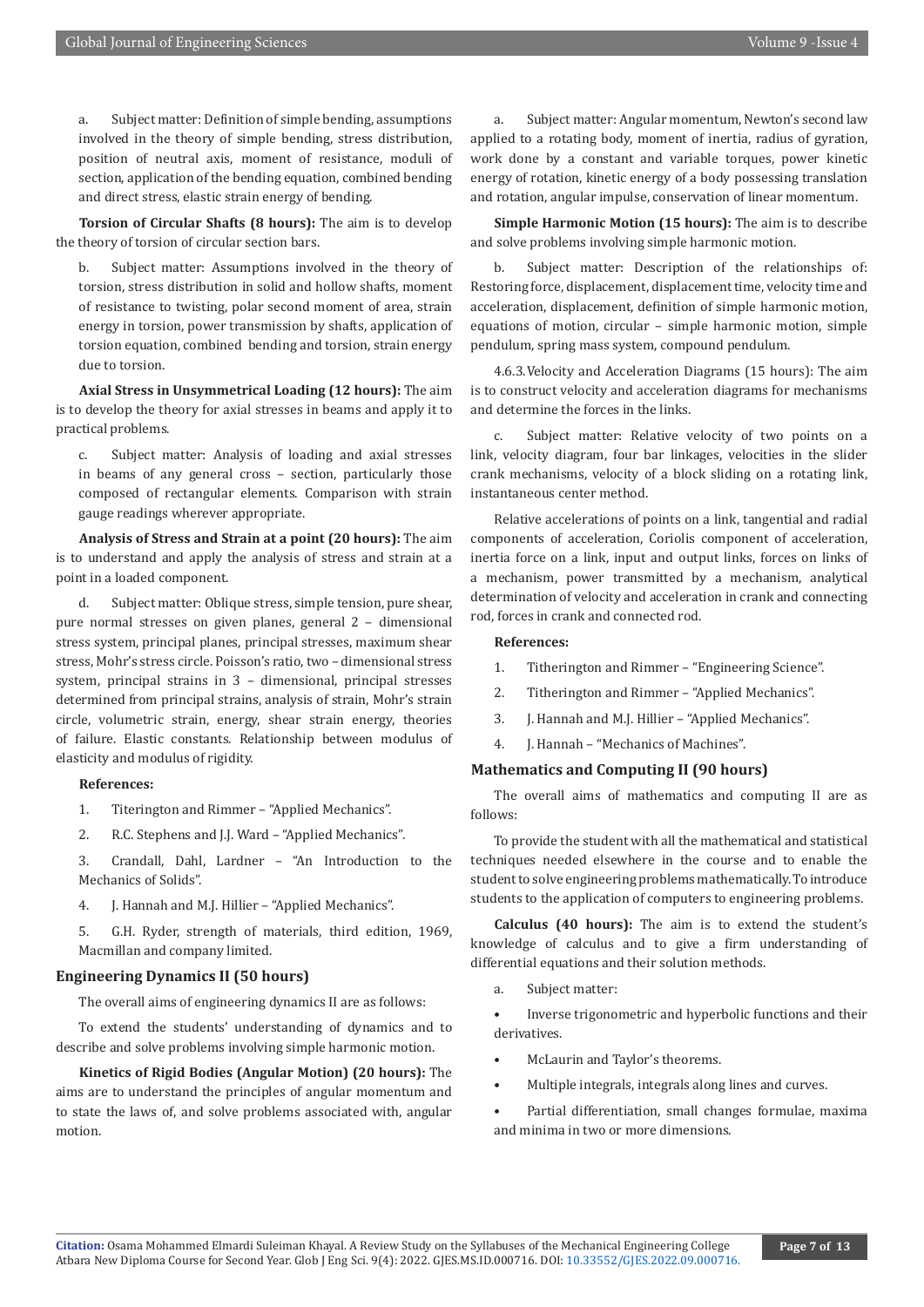Introduction to differential equations, general and particular solutions.

• Solution of separable solutions, equation homogeneous in  $y/x$ .

First order linear equations. Second, order linear, homogeneous equations, second order inhomogeneous equations, particular integrals.

**Probability and Statistics (30 hours):** The aim is to introduce the student to probability distributions and their expectations; and to introduce students to the fundamentals of hypothesis testing.

b. Subject matter: Normal probability law and its approximation to the binomial law. Discrete and continuous probability distributions, expectation. Point and interval estimation. Simple tests of hypotheses, z test, t test and F test. Confidence intervals. Chi – squared test.

**Advanced Mathematics (15 hours):** The aim is to provide specialist mathematical techniques, which will be used in, advanced parts of the course. It will only be possible to cover these topics at an introductory level.

c. Subject matter:

Introduction to vectors in two and three dimensions, addition and subtraction, scalar and vector products, triple products.

• Application to mechanics and to geometry.

• Introduction to Laplace transforms. Properties and inverse transform. Applications to second order inhomogeneous differential equations with step and ramp functions.

**Further Topics:** If time permits, it may be possible to cover the following topics:

- d. Subject matter:
- Eigenvalues and eigenvectors, characteristic equation.
- Application to mechanics.

**Computing (15 hours):** The aim is to introduce the student to the application of computers to engineering problems.

e. Subject matter: Introduction to the computer. Processor, memory, file store, languages, compilers and interpreters. Introduction to BASIC applications to simple engineering problems of a numerical nature.

#### **References:**

1. Stroud K.A., Engineering Mathematics, second edition, 1982. MacMillan.

2. Morris J., Mathematics for Mechanical and Production Engineers Level IV, 1981.

3. Miller I., and Freund J.E., Probability and Statistics for Engineers, second edition, 1977, Prentice Hall.

4. Alcock D., Illustrating BASIC, 1977, Cambridge University Press.

5. Spiegel, M.R., Probability and Statistics, 1980, Schaum's Series, McGraw Hill.

6. Kreyszig E., Advanced Engineering Mathematics, 1972, Wiley.

7. Bajpai A.C. and others, Advanced Engineering Mathematics, 1974, Wiley.

8. Gottfried B.S., Programming with BASIC, 1982, Schaum's Series, McGraw Hill.

#### **Manufacturing Processes II (90 hours)**

The overall aims of manufacturing processes II are as follows:

To extend the students' knowledge of machining principles to a level such that he can recognize and implement an appropriate machining process for a given component.

To familiarize the student with the principles of the many common joining processes used in engineering.

To extend the students' knowledge of metrology to a more useful working level.

**Machining (40 hours):** The expected learning outcome is that the student will be conversant with a wider range of manufacturing processes; and be competent to select the most appropriate manufacturing processes.

a. Subject matter:

Copying and Generating (4 hours)

Principle of copy machining, application or turning and milling machines, servomechanism, limitations of the process.

**Special Turning Processes (5 hours):** Principles of single and multi – start screw cutting by center lathe and thread milling. Select and justify either method. Form relieving on a center lathe.

#### **Special Milling Processes (6 hours):**

• Operating principle of the dividing head.

• Differential indexing. Use of dividing head for helical milling and cam milling.

**Form Tools (2 hours):** Types (flat, tangential, circular), with and without rake, design of form tool. Tool holders.

**Broaching (3 hours):** Features and broach nomenclature, puller, broaching machines, types of operation, classification of broaches.

#### **Abrasive Machining (12 hours):**

• Jig boring and jig grinding: justify appropriate method having regard to accuracy and surface finish requirement.

• Cylindrical Grinding: plunge, taper and plunge grinding, internal grinding.

• Form Grinding: thread grinding, pass – over and plunge cut, dressing thread grinding wheels, and splines.

• Finishing: Honing, lapping, superfinishing, select and justify a particular method for a given application.

#### **Special Machining Processes (8 hours):**

• Principles of: electro discharge machining, electrochemical machining and electrolytic grinding, chemical machining, ultrasonic machining.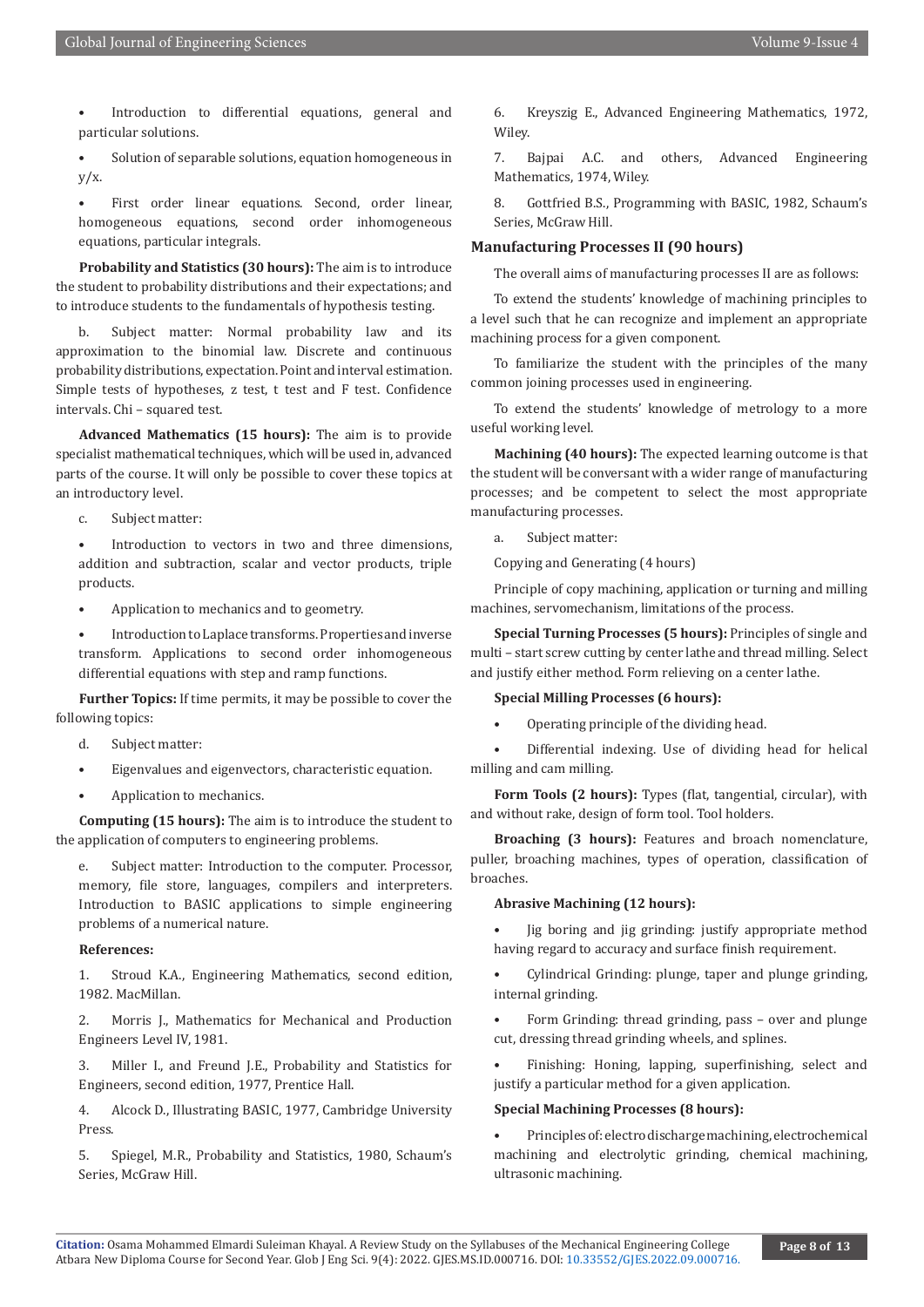• Application of the above processes.

**Joining Processes (27 hours):** The expected learning outcome is that the student will acquire a basic knowledge of the many common joining processes used in engineering; and understand the reasons for selecting a particular joining process.

#### **Welding Processes (19 hours):**

• Welding with Metal: Arc welding processes: tungsten inert gas, metal inert gas, submerged – arc and electro – slag.

- Resistance Welding: spot, seam, projection, butt and flash.
- Solid Phase Welding: friction and forge.
- Welding with Plastic: A brief review of friction (spin), hot gas, hot plate, hot wire.

#### **Adhesives (3 hours):**

Mechanism of adhesion, types of adhesive (solvent loss, chemical reaction, hot melt).

- Designing for the use of adhesives.
- Summary of adhesives and applications.

#### **Assembly Methods (5 hours):**

Fastening Systems with Metal:

- Use of threaded fasteners nuts and bolts of various types.
- Principle of clamping, and factors affecting performance.
- Use of non threaded fasteners variety of rivets and types of riveted joints. Taper and cotter pins, spring clips.

Fastening Systems with Plastic:

Riveting, ultrasonic assembly press and snap fits.

**Metrology (23 hours):** The expected learning outcome is that the student will extend his knowledge of measurement techniques to a level, which complements the manufacturing knowledge of the student; and have a greater awareness of the methods of specifying component tolerance and geometric accuracy.

#### **Screw Thread Measurement (6 hours):**

- Measurement of effective, major and minor diameters of an external thread. Pitch and flank angle measurement.
- Common types of screw thread errors.
- Calculate virtual effective diameter.

#### **Comparators (12 hours):**

• Types, methods of magnification.

• Principles of mechanical, mechanical – optical, pneumatic, electrical, fluid displacement comparators.

#### **Auto – Collimator and Alignment Telescope (5 hours):**

• Optical system of auto – collimator, field of view, reflected image.

- Principle of the alignment telescope.
- Application for machine tool alignment testing.

#### **References:**

- 1. Manufacturing Technology 2, Timings, R.L. (Longman).
- 2. Manufacturing Technology 3, Timings, R.L. (Longman).
- 3. Manufacturing Technology 4, Bolton, W. (Butterworth).

4. Manufacturing Technology, Haslehurst, M. (Hodder and Stoughton).

5. Principles of Engineering Production, Lissaman, A.J. and Martin S.J. (Hodder and Stoughton).

#### **Engineering Drawing and Design II (180 hours)**

The overall aims of engineering drawing and design II are as follows:

To provide an understanding of the methodology of the design process and to develop abilities in inventiveness and decision making. To give the student a practical understanding of power transmission elements and the ability to use the theories of related subjects to analyze selected component design.

**Design Process (50 hours):** The aim is to provide an understanding of the systematic way of solving design problems.

a. Subject matter:

• Definition of problem and establishment of need, writing specifications.

• Methods of finding alternative solutions, brain or mental storming check lists, morphological analysis. Decision making methods. Feasibility studies.

**Design for Strength (50 hours):** The aim is to provide the essential knowledge for designing simple mechanical elements with strength as a major factor.

- b. Subject matter
- Concept of factor of safety and working stress, stress conditions.
- Design of elements under different types of load, tension, compression, bending and torsion.
- Design of joints, welded joints, riveted joints.
- Design of power screws.

**Power Transmission (80 hours):** The aim is to provide an understanding of how various elements of power transmission system are selected or designed by the aid of catalogues of parts and handbooks.

c. Subject matter:

• Belts Drives: types of belts and pulleys, determination of speed and torque, selection of belt from catalogues.

Gears: types of gears, torque and speed ratio, parameters of gears (no. of teeth, module, pitch etc.), determine tooth size by using standard formula. Selection of material for gears.

Friction Clutches and Brakes: equation of torque and forces, friction materials used in brakes and clutches, heat dissipation.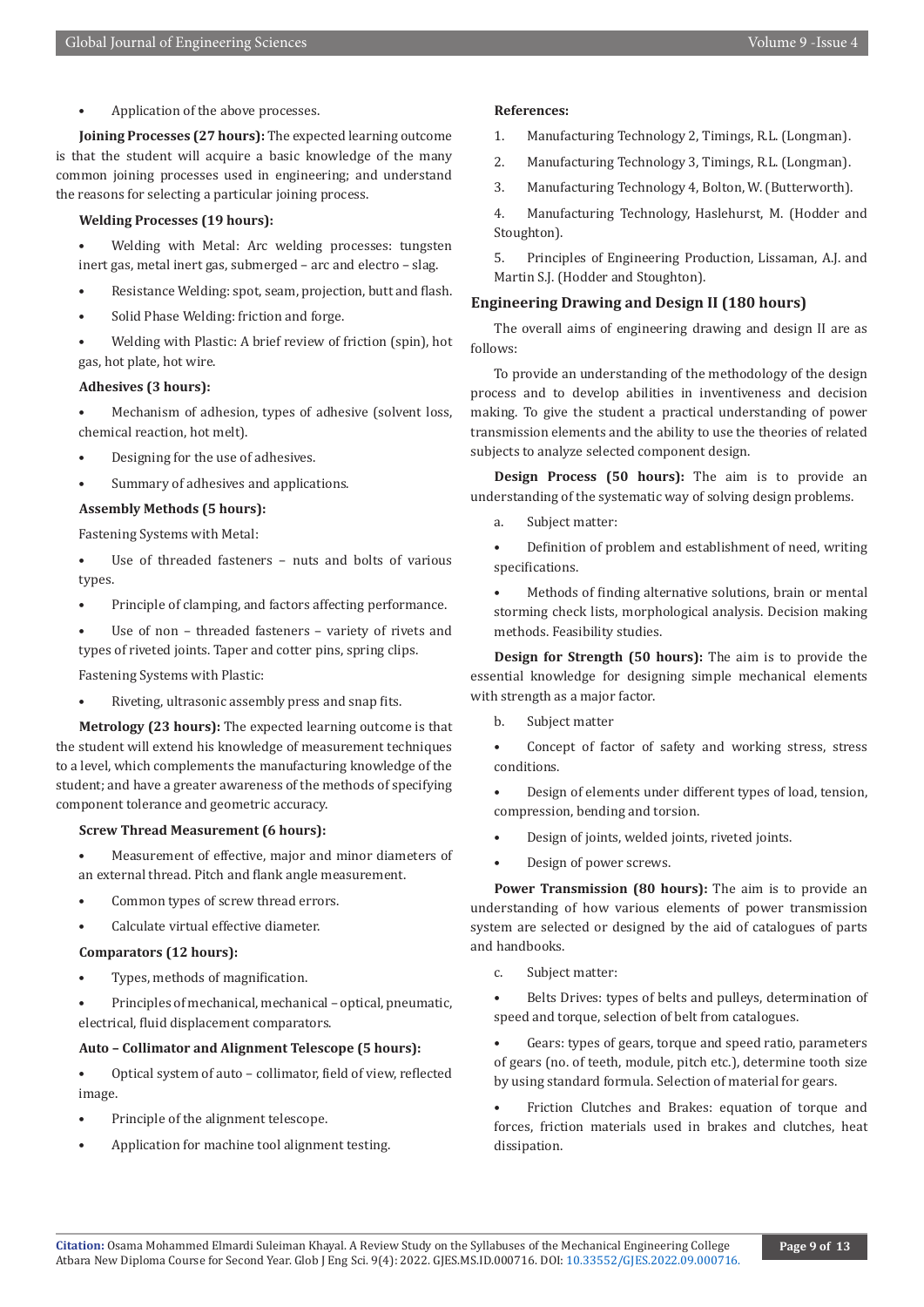• Bearings and Mounting of Bearings: types of bearings and their typical application. Design of bearing mounting.

## **Technical English II (60 hours)**

The overall aims are to continue with the teaching of language and language skills necessary for the efficient reading of engineering textbooks, writing of essays and presentation of reports. This goal should be achieved through the four linguistic skills of reading, speaking, writing and listening.

Subject matter

- Introduction to technical writing.
- Use of grammar.
- Effective sentence structure.
- Report planning.
- Present simple tense and passive voice.

Listening: the aim is to enable students to follow lectures and to develop the students' ability to understand different dialects.

Speaking: the aim is to encourage students to speak out and to improve their ability to use English in discussion. This will be achieved by giving students time to select a topic and discuss the topic in the tutorials.

#### References

- Elements of technical writing by Marva T. Barnett.
- English in mechanical engineering by Eric H. Glendenning.
- Listening comprehensions and note taking by K. James et al.
- Skills for reading by Keith Morrow.
- Nucleus English for Science and Technology. Teachers notes.
- Elements of technical writing.
- Writing scientific English by John Swales.
- The structure of technical English by A.J. Herbert.
- Writing with style by John R. Trimple.
- Form and style by Campbell.
- English for engineers by Clive Brasnett.

At the end of each subject material there are enough references, but for further reading it is recommended to refer to references [39-64].

# **Conclusion**

The second year of the mechanical and production engineering diploma course consists of eleven core subjects that includes Thermodynamics II, Fluid Mechanic II, Electrical Technology II, Properties of Materials II, Strength of Materials II, Applied Mechanics (Engineering Dynamics) II, Mathematics and Computing II, Manufacturing Processes II, Engineering Drawing and Design II, and Technical English II, Workshop Practice II and Laboratory Work II.

The overall objectives of the above-mentioned subjects are as briefly described below:

• Thermodynamics II: To introduce the second law in so far as it is required for an understanding of the principles underlying the achievement of high thermal efficiency (Carnot cycle) and to enable the student to be able to use isentropic efficiencies in final year of study. To appreciate the components, operation and control of S.I. and C.I. engines, and to analyze their ideal thermodynamic cycles. To enable the student to understand the practical and theoretical principles of operation of a variety of compressor types. To provide an understanding of the principles used to determine the properties of air – vapor mixtures.

• Fluid Mechanic II: To analyze the nature and effect of forces exerted on partially and totally submerged bodies. To examine and understand the nature and effect of forces exerted by fluids contained in moving vessels on the vessel. To enable simple pipework and power transmission systems to be understood and analyzed. To provide an understanding of water supply and demand problems. To provide a practical understanding of components and the operation of pumps and turbines.

• Electrical Technology II: To give the student an understanding of the basic principles and practice concerned with 3 phase STAR and DELTA connected systems. To introduce the student to theoretical and practical concepts associated with DC and AC generators/motors. To give an appreciation of control and installation of electrical machines with particular emphasis on speed control. To introduce the student to discrete electronic components and some of their applications in mechanical/production engineering. To give the student an appreciation of power control devices and electronics associated with control of machines.

• Properties of Materials II: To describe the iron – carbon diagram, explaining the effect of percentage carbon on the mechanical properties of carbon steel and heat treatment processes. To have a knowledge of non – ferrous alloys and relate them to their applications. To have a knowledge of the structure and properties of polymeric materials. To have an outline of the structure and properties of ceramics. To have a knowledge of what a composite is, how the structure is built up and the relation of fiber direction to properties.

Strength of Materials II: To develop and use the theory of simple bending of symmetrical and unsymmetrical beams. To develop the theory of torsion of circular section bars. To develop the theory for axial stresses in beams and apply it to practical problems. To understand and apply the analysis of stress and strain at a point in a loaded component.

• Applied Mechanics (Engineering Dynamics) II: To understand the principles of angular momentum and to state the laws of, and solve problems associated with, angular motion. To describe and solve problems involving simple harmonic motion. To construct velocity and acceleration diagrams for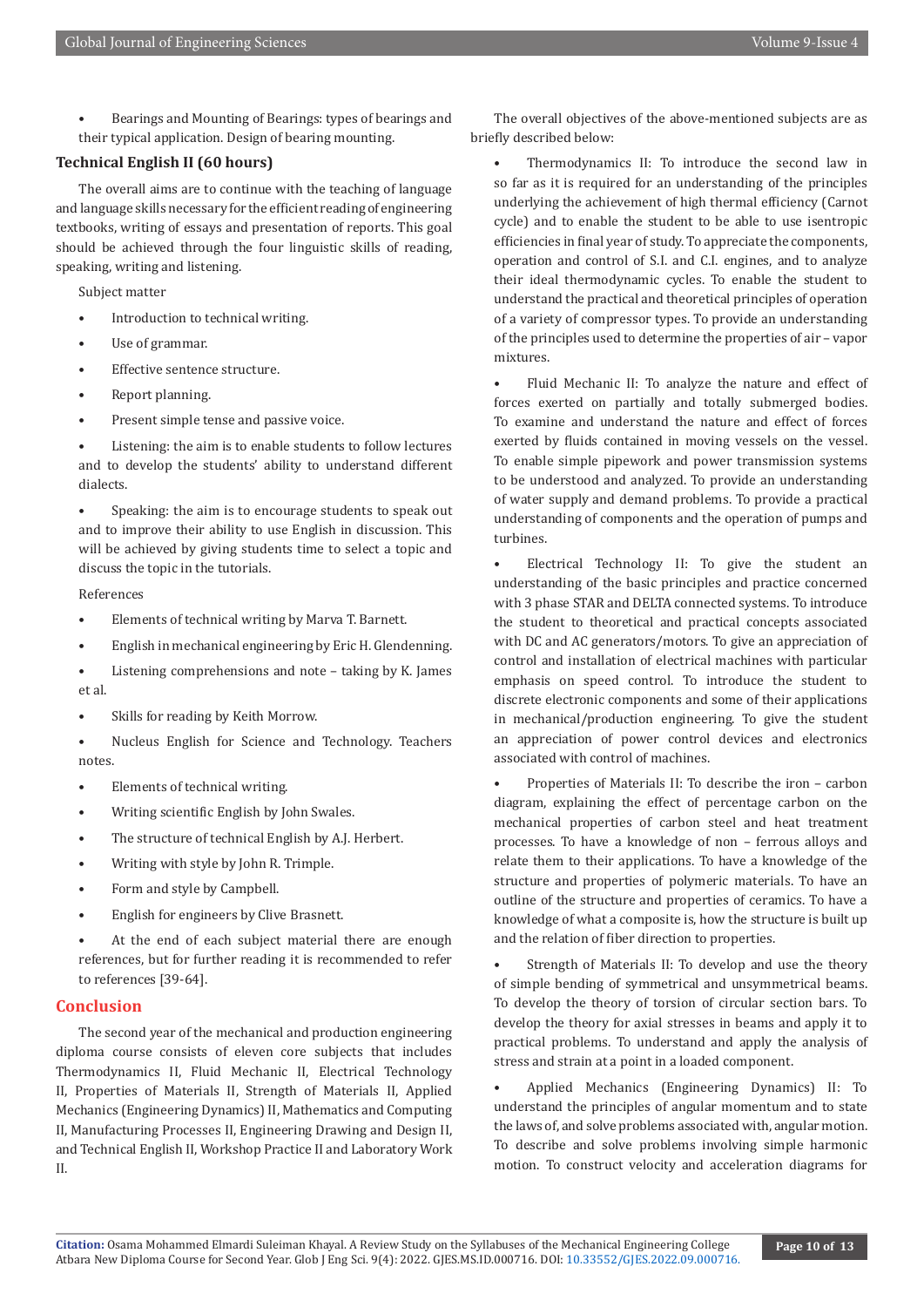mechanisms and determine the forces in the links.

• Mathematics and Computing II: To extend the student's knowledge of calculus and to give a firm understanding of differential equations and their solution methods. To introduce the student to probability distributions and their expectations; and to introduce students to the fundamentals of hypothesis testing. To provide specialist mathematical techniques which will be used in advanced parts of the course; it will only be possible to cover these topics at an introductory level. To introduce the student to the application of computers to engineering problems.

• Manufacturing Processes II: the expected learning outcome is that the student will be conversant with a wider range of manufacturing processes; be competent to select the most appropriate manufacturing processes; acquire a basic knowledge of the many common joining processes used in engineering; understand the reasons for selecting a particular joining process; extend his knowledge of measuring techniques to a level which complements the manufacturing knowledge of the student; have a greater awareness of the methods of specifying component tolerance and geometric accuracy.

• Engineering Drawing and Design II: To provide an understanding of the systematic way of solving design problems. To provide the essential knowledge for designing simple mechanical elements with strength as a major factor. To provide an understanding of how various elements of power transmission system are selected or designed by the aid of catalogues of parts and handbooks.

• Technical English II: The aim of reading skill is to make students aware of the manner in which English is used in written communication, to help them develop techniques of reading and to provide them with a guide for their own writing and to develop an active reader who can vary his approach and strategy according to his needs at a particular stage in his development. The aim of writing skill is to teach the elements of technical writing and to enable students to communicate effectively with others, to teach the basic principles and rules used in formal communication and to explain procedures for organizing and writing technical reports. The aim of listening is to enable students to follow lectures and to develop the student's ability to understand different dialects. The aim of speaking is to encourage students to speak out and to improve their ability to use English in discussions. This will be achieved by giving students time to select a topic and discuss the topic in the tutorials.

• Workshop Practice II and Laboratory Work II: The overall aims are to enable the technicians to develop the necessary hand and operational skills which will enable them to become competent in specific hand skills for the successful maintenance of workshop equipment and to develop expertise in the operation of machine tools and associated plant. The aims of the laboratory work are to allow the student to gain confidence in the use of equipment with due regard to scientific method

and associated measuring techniques.

The aim of teaching and practicing electrical installation is to provide the student with practical experience related to the safe and effective connection of single and three phase supply to electrical equipment; to give the student a practical experience in the use of electrical and electronic instruments for the testing of electrical equipment and connections. The aim of machining shop is to provide the student with the general guide lines required for the satisfactory and safe functioning of a manufacturing workshop; to provide practical experience in the safe operation of a center lathe related to the production of work machined between centers and in three and four jaw chucks, and to relate theoretical knowledge to the processes described above; to provide some limited experience in the use of milling, shaping and grinding machines. The aim of foundry work is to provide practical experience of preparation of molding sand, molds, cores and castings. The aim of forging practice is to provide practical experience in the use of hand forging tools and in the shaping of metals by hot deformation; to provide practical experience in the heat treatment of steels. The aim of elementary carpentry and pattern making shop is to provide practical experience in using carpentry hand tools and to develop hand skills on woodwork and pattern making. The aim of bench work is to provide practical experience in the use of hand tools in fitting, marking out, thread cutting, drilling and assembly. The aim of elementary welding practice is to introduce welding shop equipment and to provide essential practical experience in the safe use of gas and electric arc welding plant. The aim of welding and joining of metals is to develop first year experience of gas (oxy – acetylene) and arc (manual metal arc) and to extend it to more complex joints and to experience welding of various metals and cutting of steel using gas flame and electric arc. The aim of engine components workshop is to enable the student to gain a working knowledge of the function and assembly of the various components of SI and CI engines. Therefore, the student should learn the identification of the names and functions of the main parts of IC engines and other plants; techniques of dismantling and assembly of common diesel and petrol engines.

#### **Acknowledgement**

None.

#### **Conflict of Interest**

No conflict of interest.

#### **References**

- 1. Mechanical Engineering Subjects (2020) Mechanical Engineering Syllabus For BE, B.Tech Course.
- 2. Engineering "Mechanical Engineering" (2014) The American Heritage Dictionary of the English Language, Fourth Edition.
- 3. Paipetis SA, Ceccarelli Marco (2010) The Genius of Archimedes 23 Centuries of Influence on Mathematics, Science and Engineering: Proceedings of an International Conference held at Syracuse, Italy. Springer Science and Business Media. p. 416. ISBN 9789048190911.
- 4. Al-Jazari (1973) The Book of Knowledge of Ingenious Mechanical Devices: Kitáb fí ma'rifat al-hiyal al-handasiyya. Springer. ISBN 90-277- 0329-9.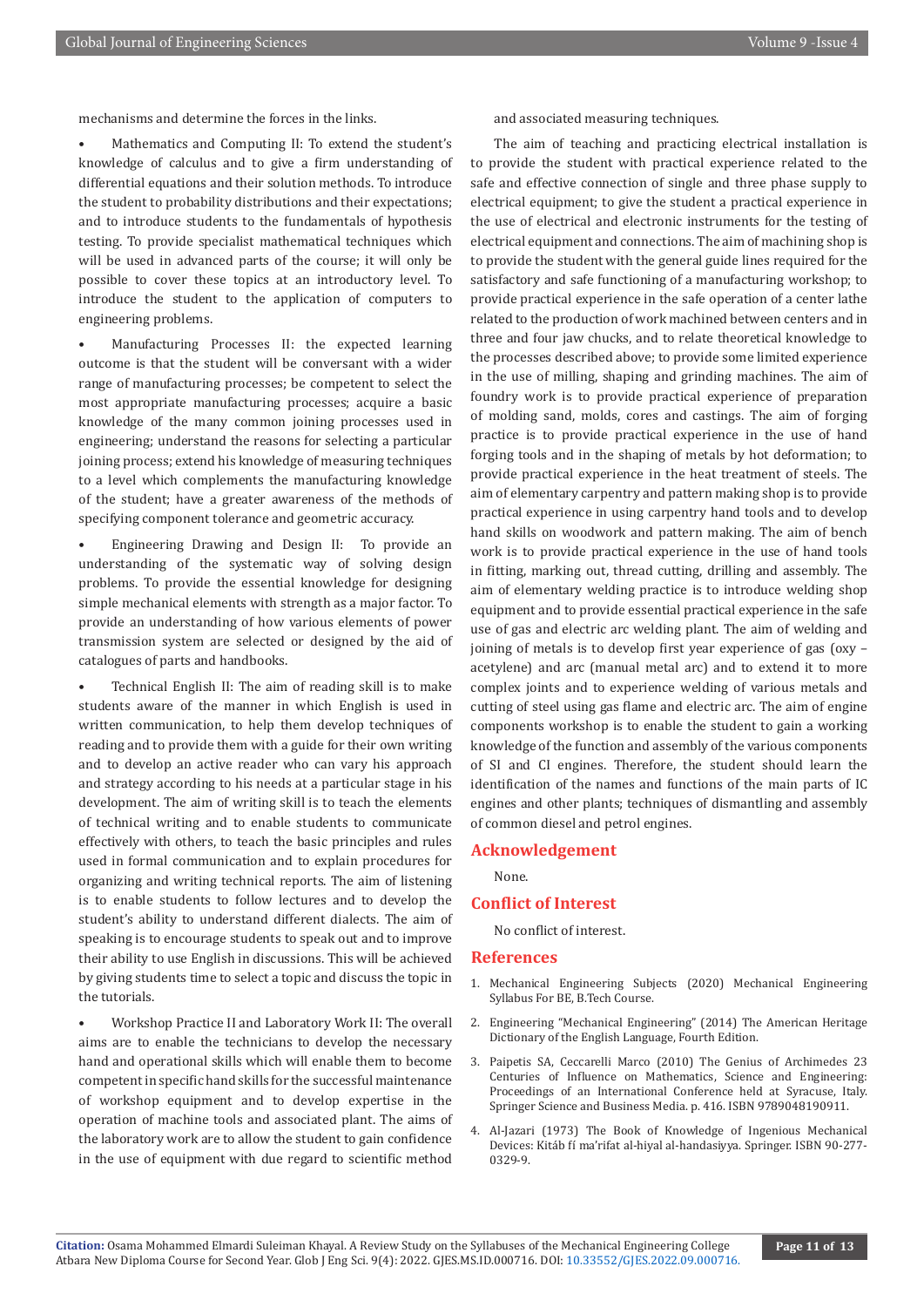- 5. (2007) Accredited engineering programs in Canada by the Canadian Council of Professional Engineers Archived 10 May 2007 at the Wayback Machine.
- 6. (2008) Mechanical Engineering courses, MIT.
- 7. Rana NC, Joag PS (1991) Classical Mechanics. West Petal Nagar, New Delhi. Tata McGraw-Hill, pp. 6.
- 8. Duhem PMM (1886) Le Potential Thermodynamique ET SES Applications, Hermann, Paris.
- 9. Guggenheim EA (1949/1967) Thermodynamics. An Advanced Treatment for Chemists and Physicists, 1st edition 1949, 5th edition 1967, North-Holland, Amsterdam.
- 10.(2014) Modern Tools Used in Mechanical Design Engineering by Sarah Loffler.
- 11. [\(2018\) "What is Mechatronics Technology?".](http://www.ecpi.edu)
- 12. Xia, Ting (2003) Introduction to Finite Element Analysis (FEA). UIOWA Engineering.
- 13. JL Meriam, LG Kraige (2002) Engineering Mechanics, Vol. I Statics, Vol. II – Dynamics, 5th Ed., John Wiley.
- 14. H Gerling (1995) All about Machine Tools, New Age International.
- 15. KVenugopal (1998) Engineering Drawing and Graphics, Third Ed., New Age International.
- 16. WJ Luzadder, JM Duff (1995) Fundamentals of Engineering Drawing, 11th Ed., PHI.
- 17. Solid State Physics by C. Kittel, 7th edition (Wiley Eastern).
- 18. Introduction to Electrodynamics by David J. Griffith (PH I).
- 19. Engineering Thermodynamics by Shapiro and Moran, 7th edition.
- 20. Thermodynamics by Faires.
- 21. Shirley Seireg (2019) Friction and Lubrication in Mechanical Design, First Edition.
- 22. Bijay Sultanian (2019) Logan's Turbomachinery: Flow Path Design and Performance Fundamentals, Third Edition.
- 23. James W Murdock (1993) Fundamental Fluid Mechanics for the Practicing Engineer, First Edition.
- 24. Bell (1993) Industrial Noise Control: Fundamentals and Applications, Second Edition.
- 25. V Ganapathy (2017) Steam Generators and Waste Heat Boilers: For Process and Plant Engineers, First Edition.
- 26. Osama Mohammed Elmardi Suleiman Khayal (2020) A REVIEW STUDY OF TECHNICAL EDUCATION IN THE DEMOCRATIC REPUBLIC OF SUDAN, International Journal of Advanced Engineering and Management 5(2): 9-23.
- 27. Osama Mohammed Elmardi Suleiman Khayal (2020) Solid Mechanics, LAP LAMBERT Academic Publishing, Member of Omni Scriptum Publishing Group, Germany.
- 28. Osama Mohammed Elmardi Suleiman Khayal (2020) Solar Energy Applications, LAP LAMBERT Academic Publishing, Member of Omni Scriptum Publishing Group, Germany.
- 29. Osama Mohammed Elmardi Suleiman Khayal (2021) Mechanical Engineering, LAP LAMBERT Academic Publishing, Member of Omni Scriptum Publishing Group, Germany.
- 30. Salaheldin Hassabelgabo Ibrahim, Osama Mohammed Elmardi Suleiman Khayal (2020) Design and Analysis of Photovoltaic Diesel Hybrid Power System, LAP LAMBERT Academic Publishing, Member of Omni Scriptum Publishing Group, Germany.
- 31. Osama Mohammed Elmardi Suleiman Khayal (2021) Corrosion and Biofouling, LAP LAMBERT Academic Publishing, Member of Omni Scriptum Publishing Group, Germany.
- 32. Osama Mohammed Elmardi Suleiman Khayal (2021) Air Conditioning Systems, LAP LAMBERT Academic Publishing, Member of Omni Scriptum Publishing Group, Germany.
- 33. Osama Mohammed Elmardi Suleiman Khayal (2020) TECHNICAL EDUCATION IN SUDAN, LAP LAMBERT Academic Publishing, Member of Omni Scriptum Publishing Group, Germany.
- 34. Osama Mohammed Elmardi Suleiman (2020) Fundamentals of Economics in Engineering Projects, LAP LAMBERT Academic Publishing, Member of Omni Scriptum Publishing Group, Germany.
- 35. Osama Mohammed Elmardi Suleiman (2021) Engineering Psychology and Ergonomics, LAP LAMBERT Academic Publishing, Member of Omni Scriptum Publishing Group, Germany.
- 36. Osama Mohammed Elmardi Suleiman (2020) BIOGAS PLANTS TECHNOLOGY, LAP LAMBERT Academic Publishing, Member of Omni Scriptum Publishing Group, Germany.
- 37. Osama Mohammed Elmardi Suleiman (2017) Solution of Problems in Heat Transfer Transient Conduction or Unsteady Conduction, LAP LAMBERT Academic Publishing, Member of Omni Scriptum Publishing Group, Germany, and ISBN: 978-3-659-66822-7.
- 38. Osama Mohammed Elmardi Suleiman (2015) Further Experimental Research Work on Water Current Turbines, LAP LAMBERT Academic Publishing, Member of Omni Scriptum Publishing Group, Germany.
- 39. Michael Volk (2013) Pump Characteristics and Applications, Third Edition.
- 40. Bryan R Fischer (2011) Mechanical Tolerance Stack up and Analysis, Second Edition.
- 41. Ronald Huston, Harold Josephs (2008) Practical Stress Analysis in Engineering Design, Third Edition.
- 42. Eugene L Keating (2007) Applied Combustion, Second Edition.
- 43. American Chain Association (2005) Standard Handbook of Chains: Chains for Power Transmission and Material Handling, Second Edition.
- 44. Subrata Mukherjee, Yu Xie Mukherjee (2005) Boundary Methods: Elements, Contours, and Nodes, First Edition, March 17, 2005.
- 45. Raymond G. Bayer, Engineering Design for Wear, Revised and Expanded, 2nd Edition.
- 46. David Mills, Mark G Jones, Vijay K Agarwal (2004) Handbook of Pneumatic Conveying Engineering, 1st Edition.
- 47. M Bradford Clifton, Wesley P Townsend, Henry MB Bird, Robert E Albano (2003) Target Costing: Market Driven Product Design, 1st Edition.
- 48. J Derek Smith (2003) Gear Noise and Vibration, Second Edition.
- 49. Sunil Kumar Pullarcot (2002) Practical Guide to Pressure Vessel Manufacturing, First Edition.
- 50. Ronald Huston, CQ Liu (2001) Formulas for Dynamic Analysis, 1st Edition.
- 51. Franklin Fisher (2000) Probability Applications in Mechanical Design, 1st Edition.
- 52. Muller (1998) Fluid Sealing Technology: Principles and Applications, First Edition.
- 53. Thomas Sixsmith, Reinhard Hanselka (1997) Handbook of Thermoplastic Piping System Design, First Edition.
- 54. Hah (1997) Turbomachinery Fluid Dynamics and Heat Transfer, First Edition.
- 55. Les Horve (1996) Shaft Seals for Dynamic Applications, First Edition.
- 56. John Bickford (1995) An Introduction to the Design and Behavior of Bolted Joints, Revised and Expanded, Third Edition, July 19, 1995.
- 57. Robert F Landel, Lawrence E Nielsen (1993) Mechanical Properties of Polymers and Composites, 2nd Edition.